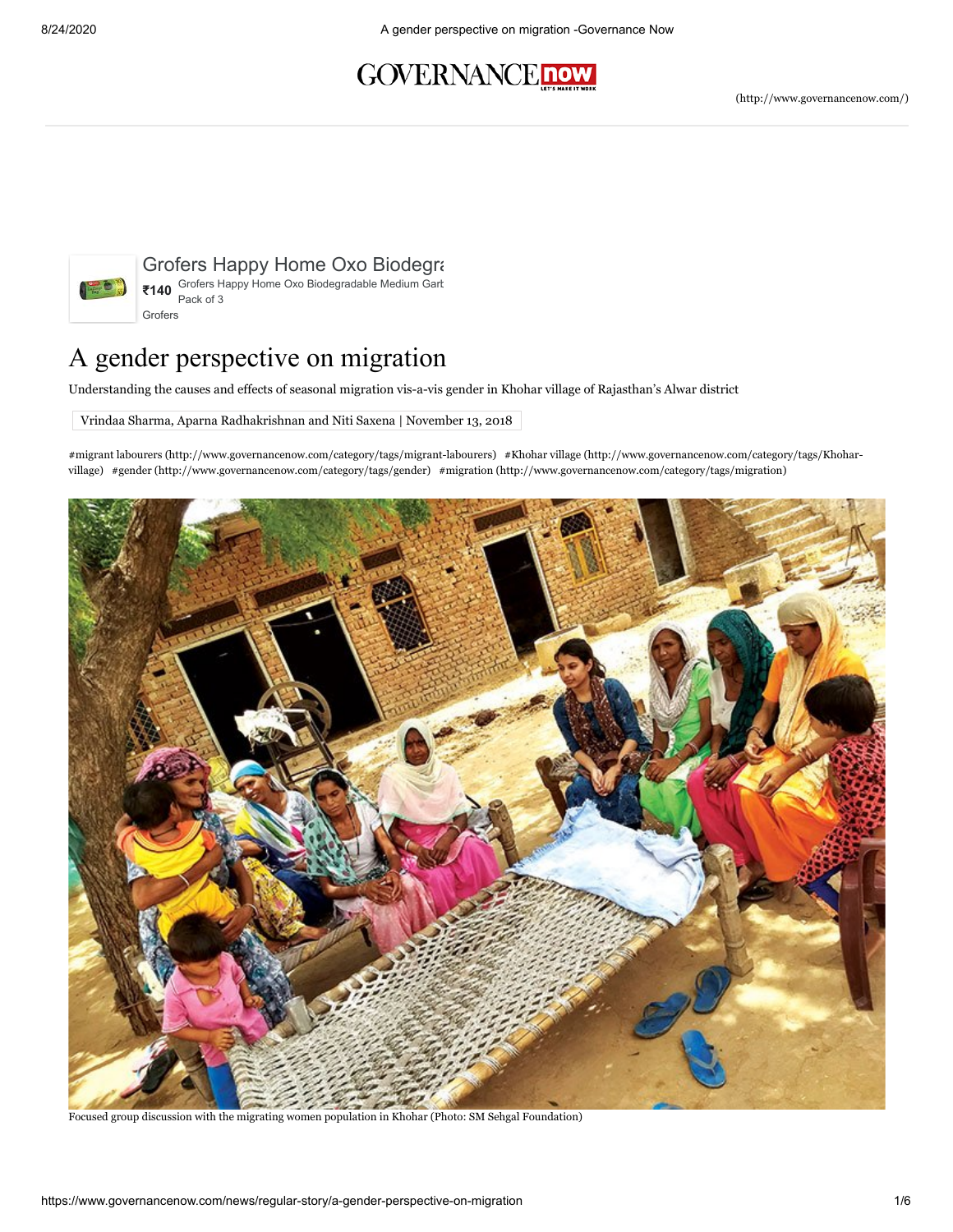#### **[India has three times more recovered patients than active Covid-19 cases \(/news/regular-story/india-has-three-times-more](https://www.governancenow.com/news/regular-story/india-has-three-times-more-recovered-patients-than-active-covid19-cases)recovered-patients-than-active-covid19-cases)**

India has been for some time leading the world in terms of daily fresh Covid-19 cases, but the number of recoveries is also rising and so is the number of tests. As on Thursday, the country recorded 69,652 new cases, while 58,794 people recovered. The fatalities in the 24-hour period were 9

#### **[For youth eyeing sarkari jobs, recruitment reform is big blessing \(/news/regular-story/for-youth-eyeing-sarkari-jobs](https://www.governancenow.com/news/regular-story/for-youth-eyeing-sarkari-jobs-recruitment-reform-is-big-blessing)recruitment-reform-is-big-blessing)**

A large section of the youngsters wishing to make a career in the government sector will not have to face a lot of hurdles as the cabinet has moved forward with a major reform in the recruitment process. The cabinet on Wednesday approved creation of a National Recruitment Agency (NRA), for w

#### **[Odisha grapples with rising Covid caseload \(/news/regular-story/odisha-grapples-with-rising-covid-caseload-\)](https://www.governancenow.com/news/regular-story/odisha-grapples-with-rising-covid-caseload-)**

On July 31, a few days after the central government announced the Unlock 3 guidelines, Odisha made public its own guidelines. Though the weekend shutdown will continue till August end, markets have opened in the coastal state. However, life is still far from being normal, as the fear of infection grips the

#### **[Coronavirus hits India's electricity demand, capacity addition: Fitch \(/news/regular-story/coronavirus-hits-indias](https://www.governancenow.com/news/regular-story/coronavirus-hits-indias-electricity-demand-capacity-addition)electricity-demand-capacity-addition)**

As the lockdown and movement restrictions in the aftermath of the Covid-19 pandemic come to hurt economic activities, India's electricity demand is set to drop by 4% during the financial year ending March 2021, Fitch Ratings said in a statement. The fall in demand is likely to r



Archives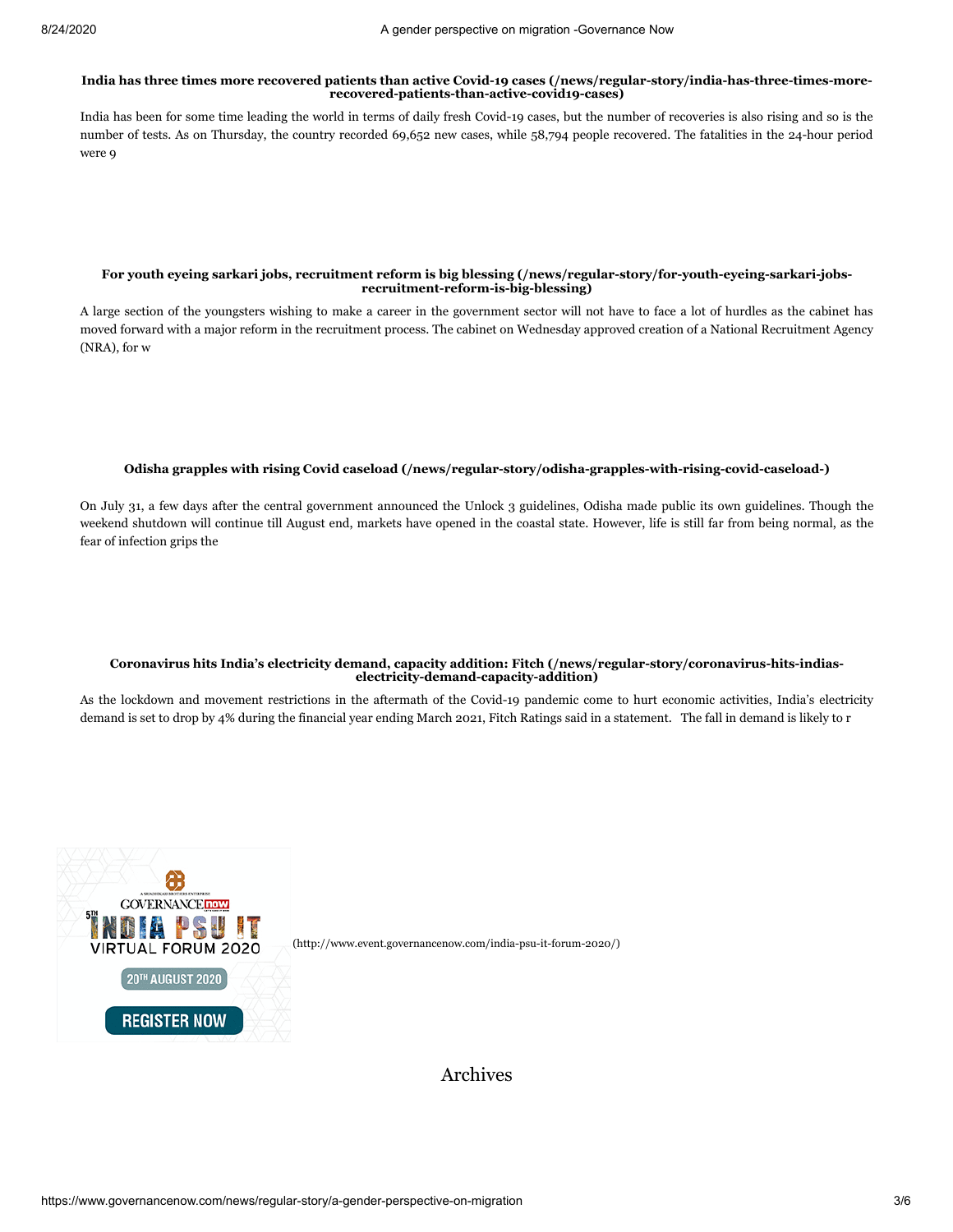$\blacksquare$ 

## **4TH ANNIVERSARY SPECIAL EDITION**

**GOVERNANCE now** 

RNI No. UPENSZONSZONNE | PRK. UPJOBO-105/2010-14 winter discussions and end on them



Gopalkrishna Gandhi on our tranformative times



Irfan Habib on lessons from history of governance

# **CHANGE** India on the move



Making sense of transformation: leading thinkers and doers join the debate

TN Chaturvedi » Walter Andersen » Srinath Raghavan » Prakash N Shah **11 Anu Aga 11 Kavita Krishnan 11 Shyam Benegal 11 Nanditha Krishna » Shekhar Kapur » Buddhadeb Dasgupta » J Satyanarayana** 

[\(http://www.governancenow.com/current-issue\)](http://www.governancenow.com/current-issue)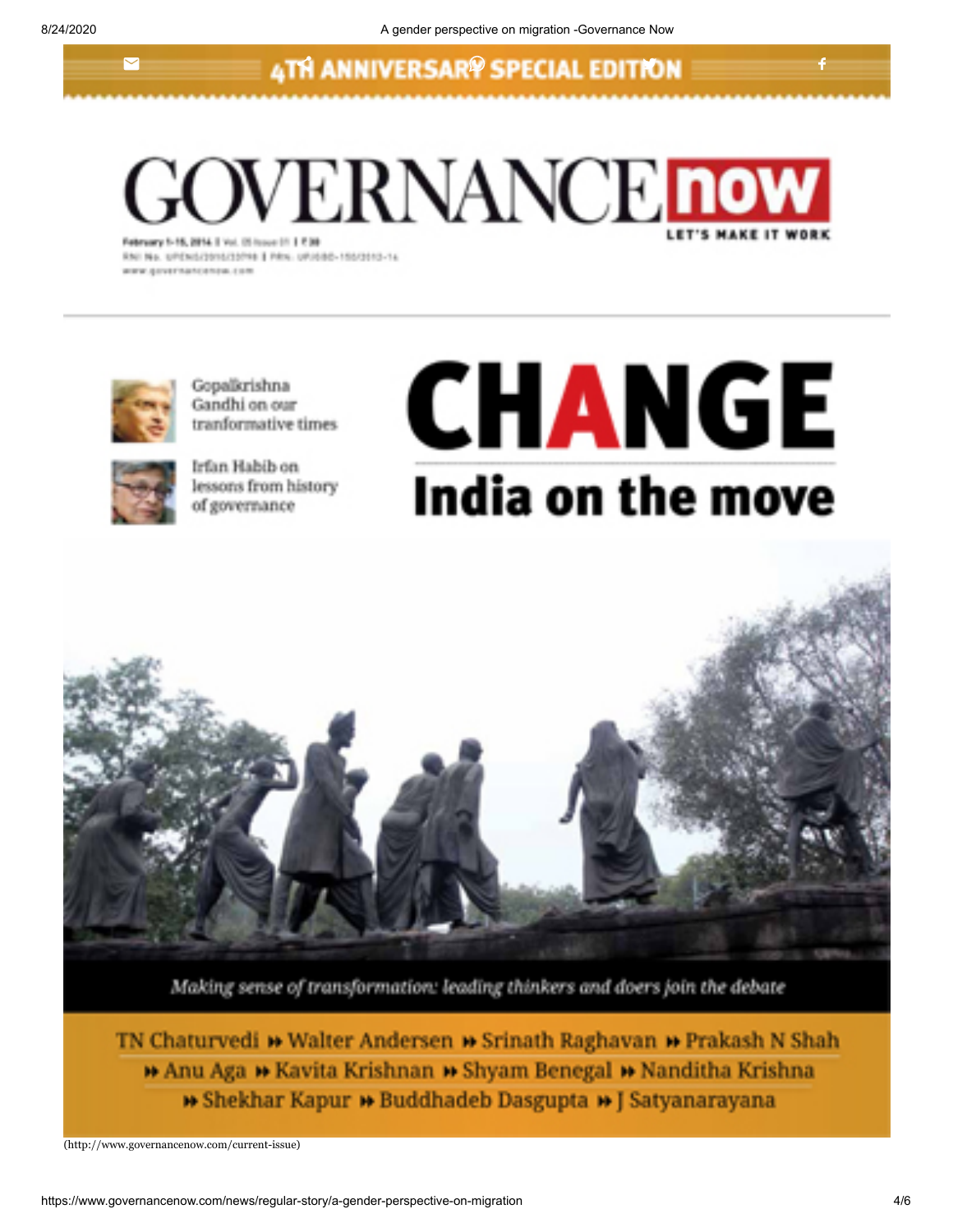#### 8/24/2020 A gender perspective on migration -Governance Now

Khohar, a village located in Alwar district of Rajasthan, nestled in the foothills of Aravalis, is home to 154 families, most of whom are farmers by profession. The village has a large adult population with 65 percent over the age of 18. The village educational levels are relatively low, with household heads having only attended an average of 4.6 years of schooling (Figure 1). Out of the total population of Khohar, 33.11 percent are medium farmers (1-4 bighas of land), 16.2 percent of them are large farmers (more than four bighas of land), and 50.6 percent of them are small farmers (equal to or less than one bigha of land). The small farmers are mainly migrating farmers. The village faces a rampant problem with water scarcity for all households, rich and poor alike. Procuring water for domestic as well as agricultural purposes is a critical issue they face every day. Lack of a water body in or around the village makes farming a challenging task, leaving the people having to rely only on rain to cultivate crops. The villagers are mostly unconnected to government programmes and benefits, which magnifies their plight. A consequence of these problems is that at least 30 percent of households actively participate in seasonal migration (Table 1), traveling to the rural belts of Punjab and Gujarat for cotton, rice, and wheat cultivation for almost eight months in a year. Upon return, they are mostly idle since no work is available in the village. The aspect worth noticing is that the villagers migrate with their entire families, including their children, spouses, and even the elderly in some cases. The village appears deserted most parts of the year with every other house being empty and abandoned for four to five months at a stretch.

As per the socioeconomic profile of the villagers of Khohar, their dependency ratio indicates an age-population ratio of those typically not in the labour force and those typically in the labour force. It is used to measure the… Read More (+)

## Comments

|                       |                                                                    | 0 Comments Governance Now  a Disqus' Privacy Policy                               | Login $\sim$     |
|-----------------------|--------------------------------------------------------------------|-----------------------------------------------------------------------------------|------------------|
|                       | $\heartsuit$ <b>Recommend</b> $\heartsuit$ Tweet $\qquad$ if Share |                                                                                   | Sort by Newest - |
| G <sub>H</sub>        | Start the discussion                                               |                                                                                   |                  |
| <b>LOG IN WITH</b>    |                                                                    | OR SIGN UP WITH DISQUS (?)                                                        |                  |
|                       |                                                                    | Name                                                                              |                  |
|                       |                                                                    | Be the first to comment.                                                          |                  |
| $\boxtimes$ Subscribe |                                                                    | D Add Disqus to your siteAdd DisqusAdd A Do Not Sell My Data                      |                  |
|                       |                                                                    | #migrant labourers (http://www.governancenow.com/category/tags/migrant-labourers) |                  |
|                       |                                                                    | #Khohar village (http://www.governancenow.com/category/tags/Khohar-village)       | ther News        |

[#gender \(http://www.governancenow.com/category/tags/gender\)](http://www.governancenow.com/category/tags/gender)

[#migration \(http://www.governancenow.com/category/tags/migration\)](http://www.governancenow.com/category/tags/migration)

### **[Covid-19: India's Recovery Rate inches towards 75% \(/news/regular-story/covid19-indias-recovery-rate-inches-towards-75\)](https://www.governancenow.com/news/regular-story/covid19-indias-recovery-rate-inches-towards-75)**

A consistently increasing number of recoveries has pushed India's Recovery Rate amongst the Covid-19 patients to nearly 75%. With the recoveries of 57,989 patients in the 24 hours to Sunday morning, the total number of recoveries reached 22,80,566. India's total recoveries now e

#### **[BARC must be transparent, address allegation of tempering: TRAI chairman \(/news/regular-story/barc-must-be](https://www.governancenow.com/news/regular-story/barc-must-be-transparent-address-allegation-of-tempering-trai-chairman)transparent-address-allegation-of-tempering-trai-chairman)**

Broadcasting as a sector is largely dependent on advertising revenue for survival and growth. Out of overall broadcasters' revenue of Rs 45,000 crore in 2019, Rs 32,000 crore was collected from advertising revenues. This underlines the dependence of the industry on the flow of advertising revenue whi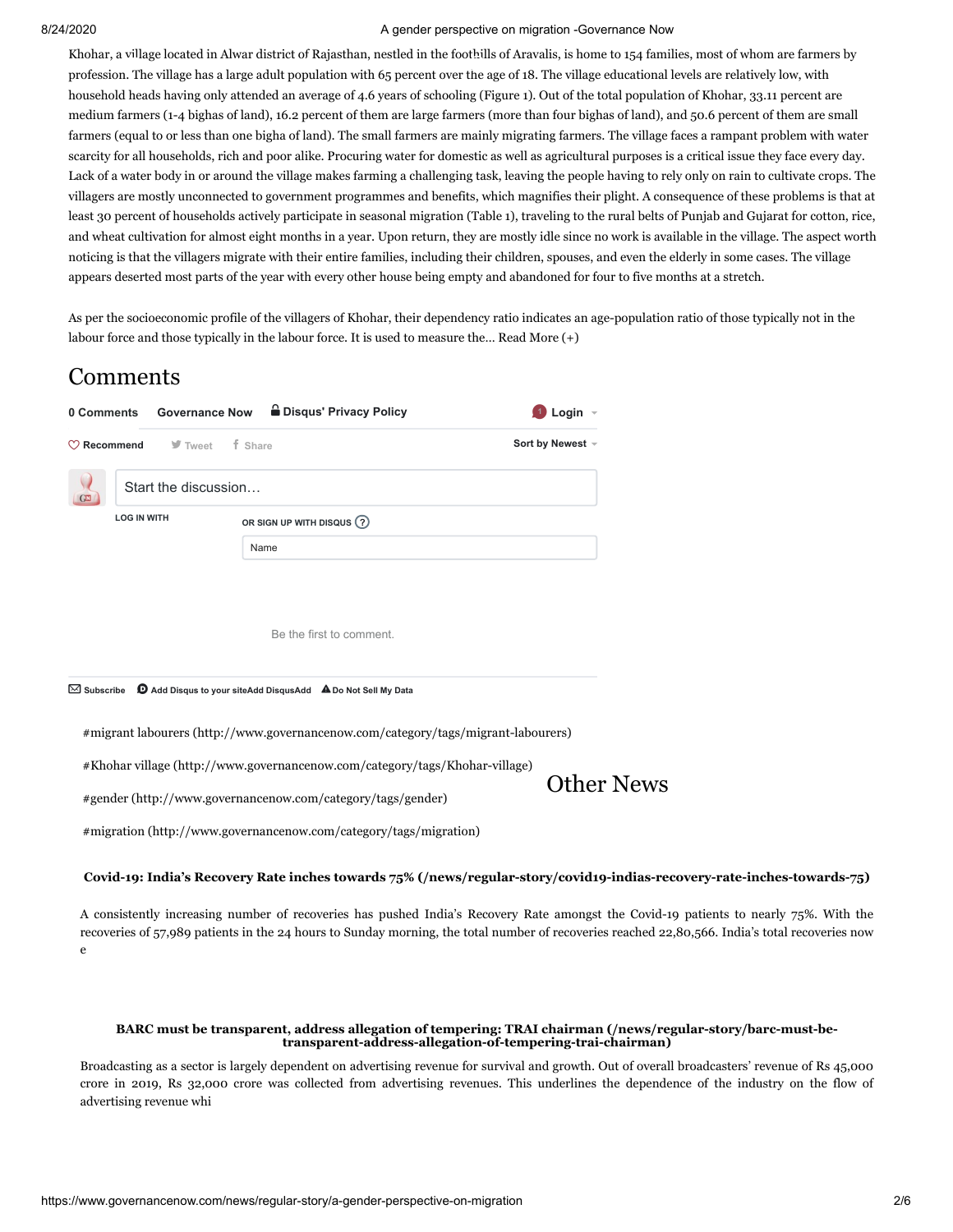Opinion

## Is online education and remote learning.... **Good for children, lets them continue studies without break Tiresome for children, more stressful than classroom More inclusive, reaching out to more students Less inclusive, due to digital divide** Vote [View Results](javascript:PD_vote10586139(1);) [Crowdsignal.com\(https://crowdsignal.com/pricing/?](https://crowdsignal.com/pricing/?ad=poll-front) ad=poll-front)

#### Twitter

Tweets by [@governancenow](https://twitter.com/governancenow)

|       | <b>Governance Now</b><br>@governancenow<br>#COVID19India #recovery Rate keeps<br>improving, inching to 75%, number of<br>recoveries exceed the Active Cases by<br>nearly 16<br>lakhgovernancenow.com/news/regular-<br>S |  |
|-------|-------------------------------------------------------------------------------------------------------------------------------------------------------------------------------------------------------------------------|--|
|       | Covid-19: India's Recovery Rate inc<br>Recoveries exceed the Active Cases<br>governancenow.com                                                                                                                          |  |
|       | 13m                                                                                                                                                                                                                     |  |
|       | Governance Now<br>@governancenow<br>#media #broadcasting BARC must be<br>transparent, address allegation of<br>tempering, TRAI chairman<br>@rssharma3 tells @KAdhikaari, MD,                                            |  |
| Embed | <b>View on Twitter</b>                                                                                                                                                                                                  |  |
|       | Tweets by @governancenow                                                                                                                                                                                                |  |

[\(https://twitter.com/governancenow\)](https://twitter.com/governancenow)